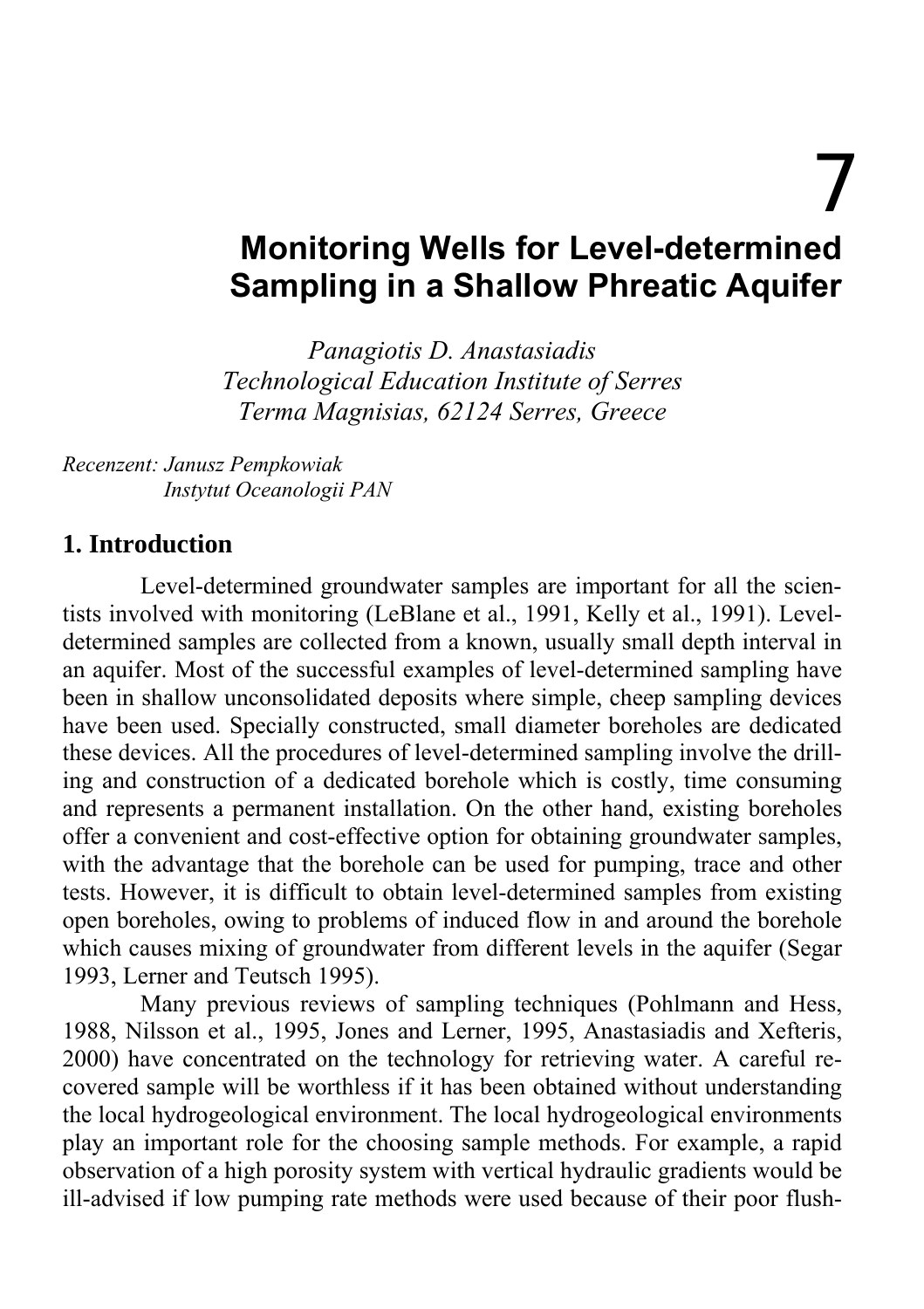ing. Other reviews (Lerner and Teutsch 1995) have discussed the hydrogeological issues surrounding level-determined sampling in an existing deeper wells.

Must be noted that there is not a perfect method for all occasions and the final choice will depend on combination of a) the location, size and purpose of the sample required, b) the hydrogeological environment to be sampled, and c) the choice of the available equipment and the performance of the sampling methods.

Categorized the groundwater samples can be noted as the flux samples and volume samples (Maloszewski and Zuber 1982). A volume sample could be obtained by coring and would capture the water within an aquifer volume independent of its mobility. A flux sample is captured by pumping. Concentrations in flux and volume samples will differ if there are permeability and concentration variation in the aquifer. In homogeneous aquifer, solutes may be located in low permeability zones, where movement is mainly controlled by diffusion. Volume samples, which give the total mass are often useful when investigating a polluted site for possible remediation or for scientific investigations. On the other hand, flux samples are important when assessing a polluted water supply well. The difference between flux and volume samples is smaller for low pumping rates.

This paper describes a study case in Northern Greece, where a well proven level determined sampling system was installed and operated to observe the pollution caused to the agricultural activities. The location of the samplers have been organized after a detailed reconnaissance of the hydrogeological environment.

#### **2. Sampling techniques**

Groundwater sampling is conducted to provide accurate information of subsurface water resources. The reliable detection and assessment of groundwater contamination require minimal or no disturbance of geochemical and hydrogeological conditions during sampling. The subsurface environment is not as readily accessible as surface water systems so a minimal disturbance is inevitable. Therefore "representative" or error free or artifact sampling is really a function of the degree of detail needed to characterize groundwater hydrologic and geochemical conditions and the care taken to eliminate disturbance of these conditions in the process.

The groundwater environment is dynamic over extended time frames and the processes of recharge and groundwater flow are very important to a thorough understanding of the system. Short term investigation may only provide a snapshot of contaminant levels or distributions. It is very important to use a reliable collection methods for high data quality over the course of the inves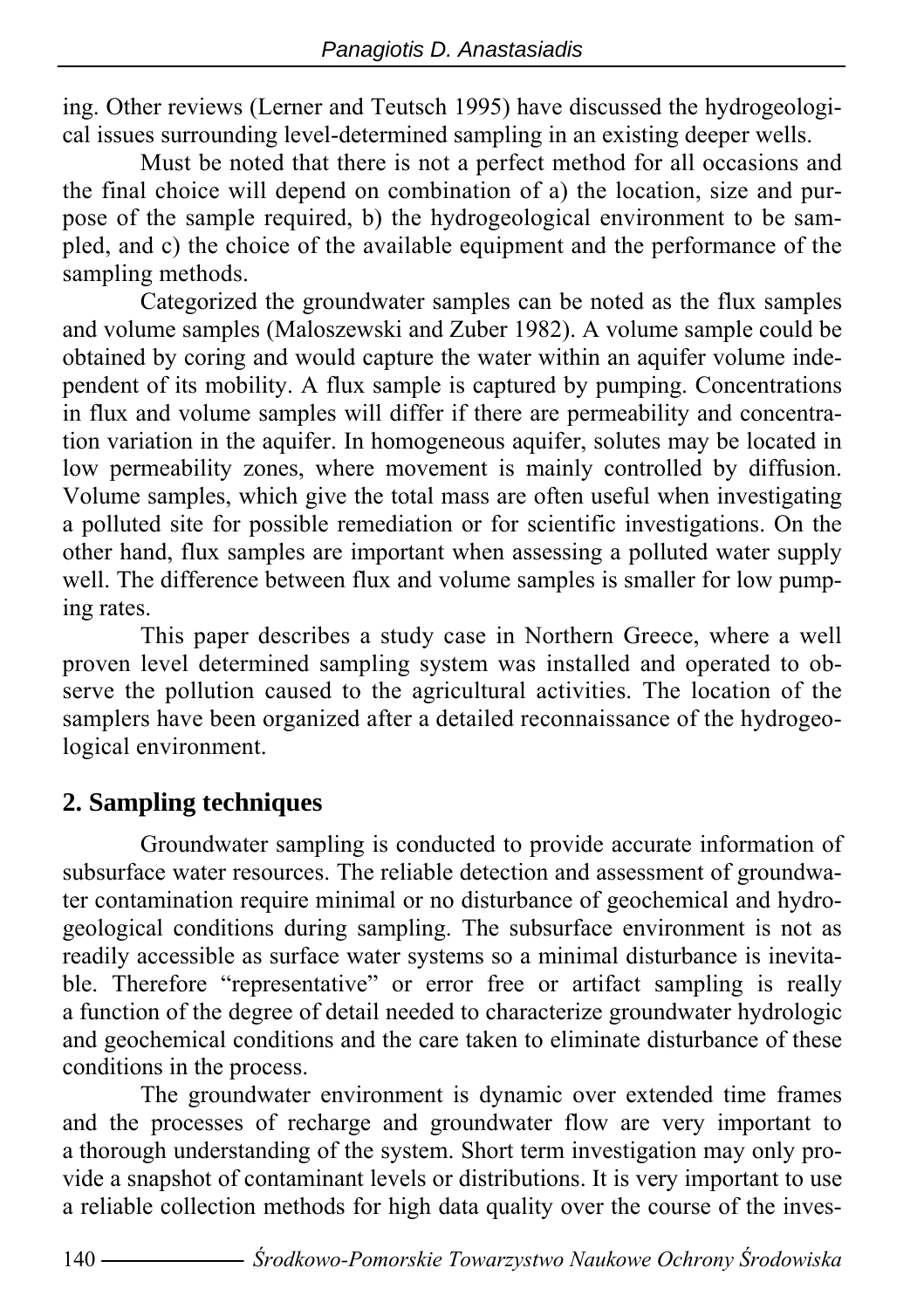tigation with the assumption that the water quality monitoring data are collected normally on discrete dates. The reliable of the sampling methods should be intensively investigated during the preliminary phase of monitoring network implementation.



- **Fig. 1** Level-determined sampling methods: a) depth samplers, b) pucker system, c) separation pumping, d) dedicated multi level system, e) individual piezometers
- **Rys. 1.** Metody poboru prób z ustalonym poziomem: a) próbnik głębokościowy, b) system z uszczelniaczami, c) oddzielne pompowanie, d) specjalistyczny system wielopoziomowy, e) oddzielne piezometry

*Środkowo-Pomorskie Towarzystwo Naukowe Ochrony Środowiska* 141 The sampling devices may be categorized as a) grab or bailer samplers (Fig. 1a), b) positive displacement mechanism (Fig. 1b,1c,1d), and c) in situ devices (Fig. 1e). Bailer or grab samplers are consisted by a bailer which lowered to the desired sampling depth in a well. The sample is mix water in well and is not level accurate (not representative) (Pohlmann and Hess, 1988). Positive displacement mechanism such as: a) packer systems (Price and Williams, 1993), b) multi port sock samplers (Nilsson et al., 1995a), c) baffle systems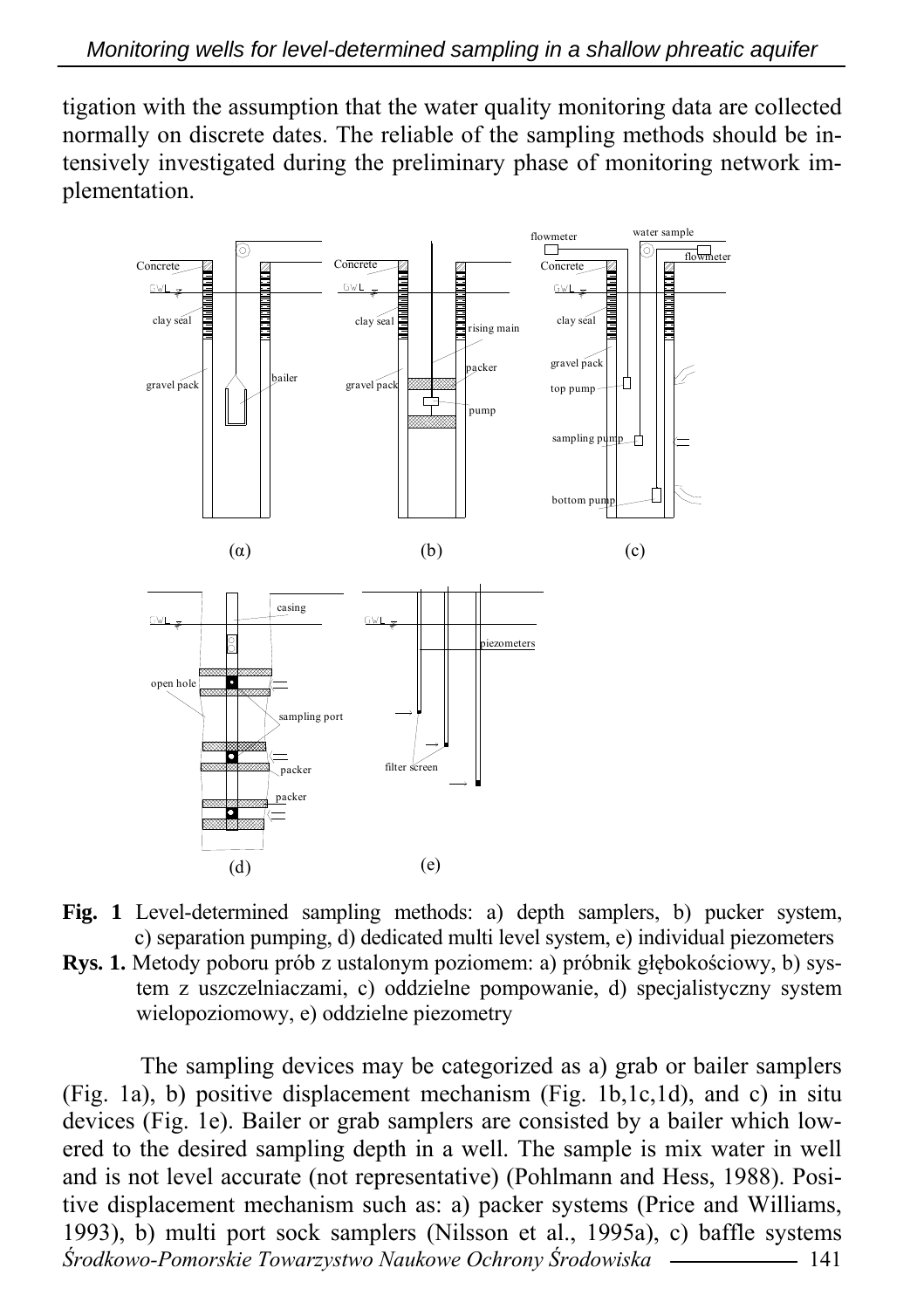(Nilsson et al., 1995b), and d) separation pumping (Nilsson et al., 1995b), used for level determined sampling and the samples are level accurate. In situ devices such as: a) dedicated multi level system (Bishop et al., 1992), and b) individual wells and nests (Andersen, 1990) are also level determined sampling methods and the samples are level accurate (representative).

## **3. Operation a commercial multi-level sampling system**

A representative commercial available system for level-determined sampling is the BAT system (Best Available Technology - Fig. 2). Individual boreholes are installed at different depths and used independently for sampling. The designs have been used in practice, the classic where drilling a few small diameter boreholes and the second where drilling one large diameter borehole and install the piezometric nest, separating each level by bentonite layers. The BAT monitoring system is an integrated system for: a) sampling groundwater, b) measurement of groundwater pressure, c) in situ permeability testing, and d) tracer tests (Blegen et al., 1988). The BAT system contains three basic components: 1) a permanently installed, sealed filter tip attached to an extension pipe, 2) an evacuated and sterilized sample container of glass, and 3) a disposable double-ended hypodermic needle. Groundwater samples are collected in sealed, pressurized glass vials which may be sent directly to the laboratory. The system makes it possible to collect pressurized water and gas samples without the necessity of purging large amounts of well water. The primary feature of the system is the filter tip the standard configuration of which consists of a thermoplastic body and a filter of high density polyethylene. The filter tip is reinforced with a core of Teflon coated stainless steel and sealed with a flexible disc of resilient material. The filter tip is threaded onto the bottom of an extension pipe and additional lengths of pipe are added as needed. The major advantage of the system is that only a small amount contained within the filter tip itself must be purged from the system prior to sampling. Ground water samples are obtained by inserting a pre-sterilized, pre-evacuated sample vial into a sample container which is then lowered down the extension pipe. At the lower and of the housing is a spring loaded guide sleeve and the filter tip cap causes the needle to puncture the septa in both the cap and the sample vial. The guide sleeve mechanism causes the needle to withdraw from the sample vial first, thus preventing a loss of sample fluid or gas. Filter samples are obtained through the use of an in-line filter adapter.

#### Site description

The study area lies in the south-western region in Greece and the structure and hydrogeology of the system are typical of coastal multiaquifer system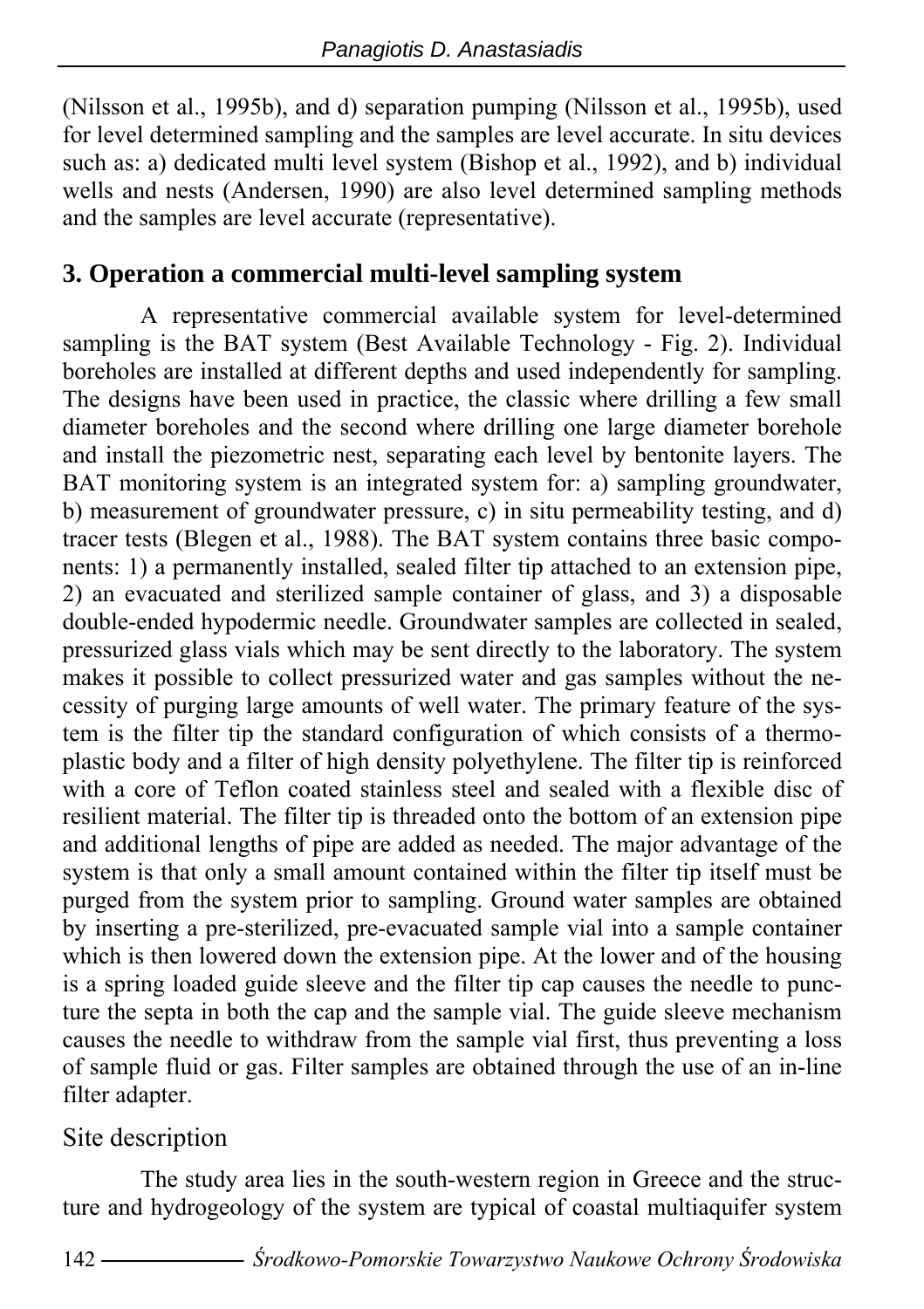in Greece (Xefteris, 2000, Latinopoulos et al., 1993) The aquifer under study is part of a large watershed. The area is used mostly as agricultural land and the intensive use of nitrogen fertilizers caused for the nitrate contamination (Anastasiadis, 1995, Xefteris, 2000, Anastasiadis and Xefteris, 2000). The water table has an average gradient value of 0.006. Pumping tests performed in the aquifer showed a variation of the hydraulic conductivity in the permeable strata of about 4 m/d to 45 m/d. The main criterion to selection the install location of the sample boreholes was the nitrate recharge. The intensive nitrate pollution area was determined from the sampling of an existing irrigate boreholes which are spread at the coastal agriculture area.



**Fig. 2.** BAT system equipment and borehole installation **Rys. 2.** Wyposażenie systemu NDT i instalacja odwiertu

Drilling of individual piezometers relies upon standard drilling technology. To install the BAT system drilling seven individuals piezometers at three different location across to the principal direction of groundwater flow. Any piezometer nest in a signal borehole had required careful placing to avoid leakage. Figure 3 represents the geological sections at the location where the BAT system installed and the Table 1 represents the depths where the filter tip of the system was installed.

*Środkowo-Pomorskie Towarzystwo Naukowe Ochrony Środowiska* 143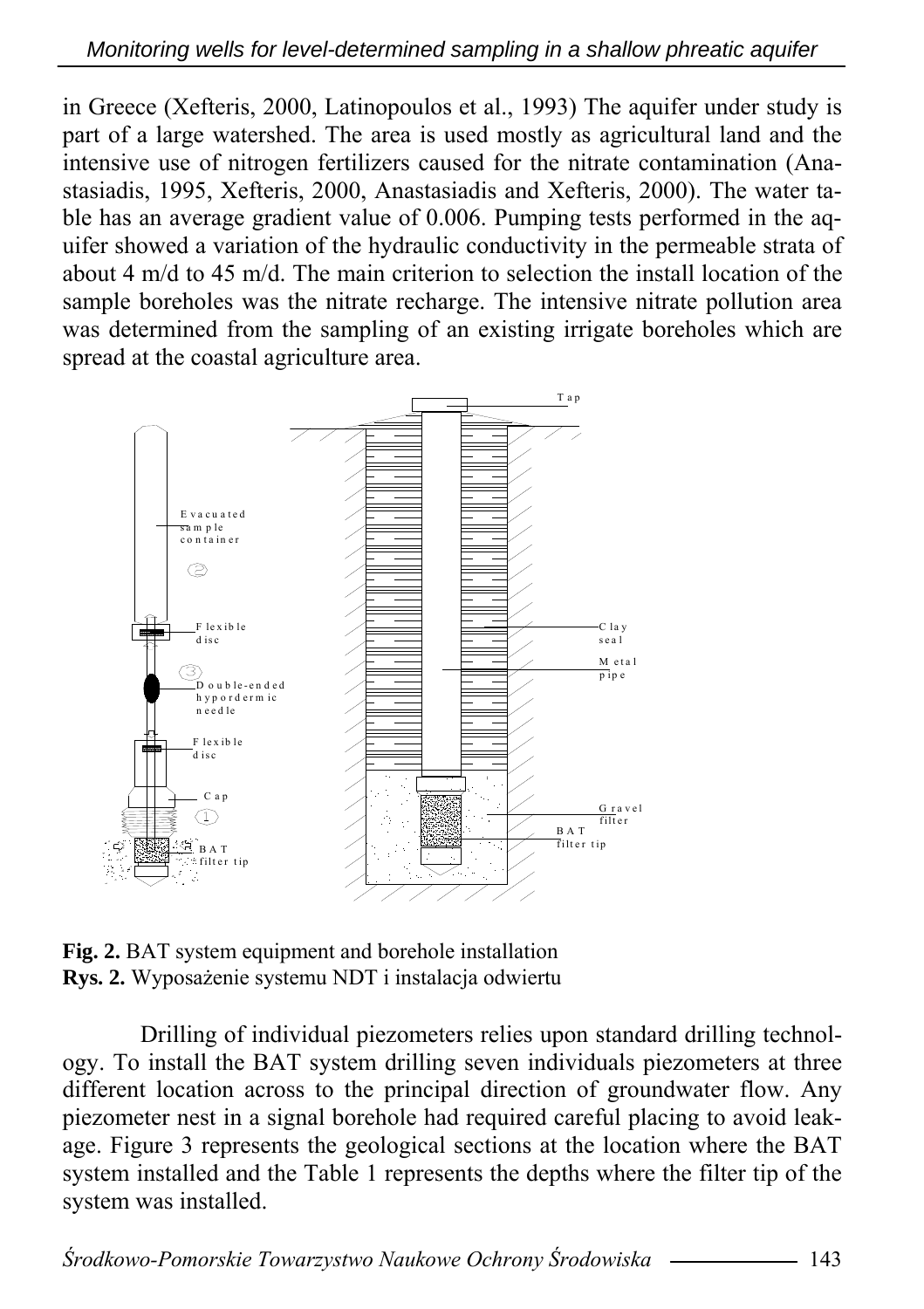| a/a | <b>Number of individual</b><br>boreholes | Depth of filter<br>installation | <b>Thickness of</b><br>aquifer layer |
|-----|------------------------------------------|---------------------------------|--------------------------------------|
|     |                                          | 2.0                             | 3.6                                  |
|     |                                          | 11.5                            | 0.5                                  |
|     | (A1, A2, A3)                             | 8.2                             | 3.0                                  |
|     |                                          | 9.5                             | 4.0                                  |
|     | (B1, B2)                                 | 12.5                            |                                      |
|     |                                          | 20.0                            | 1.0                                  |
|     |                                          | 5.4                             | 2.2                                  |





**Fig. 3**. Geological sections for BAT system installation **Rys. 3.** Przekroje geologiczne instalacji systemu NDT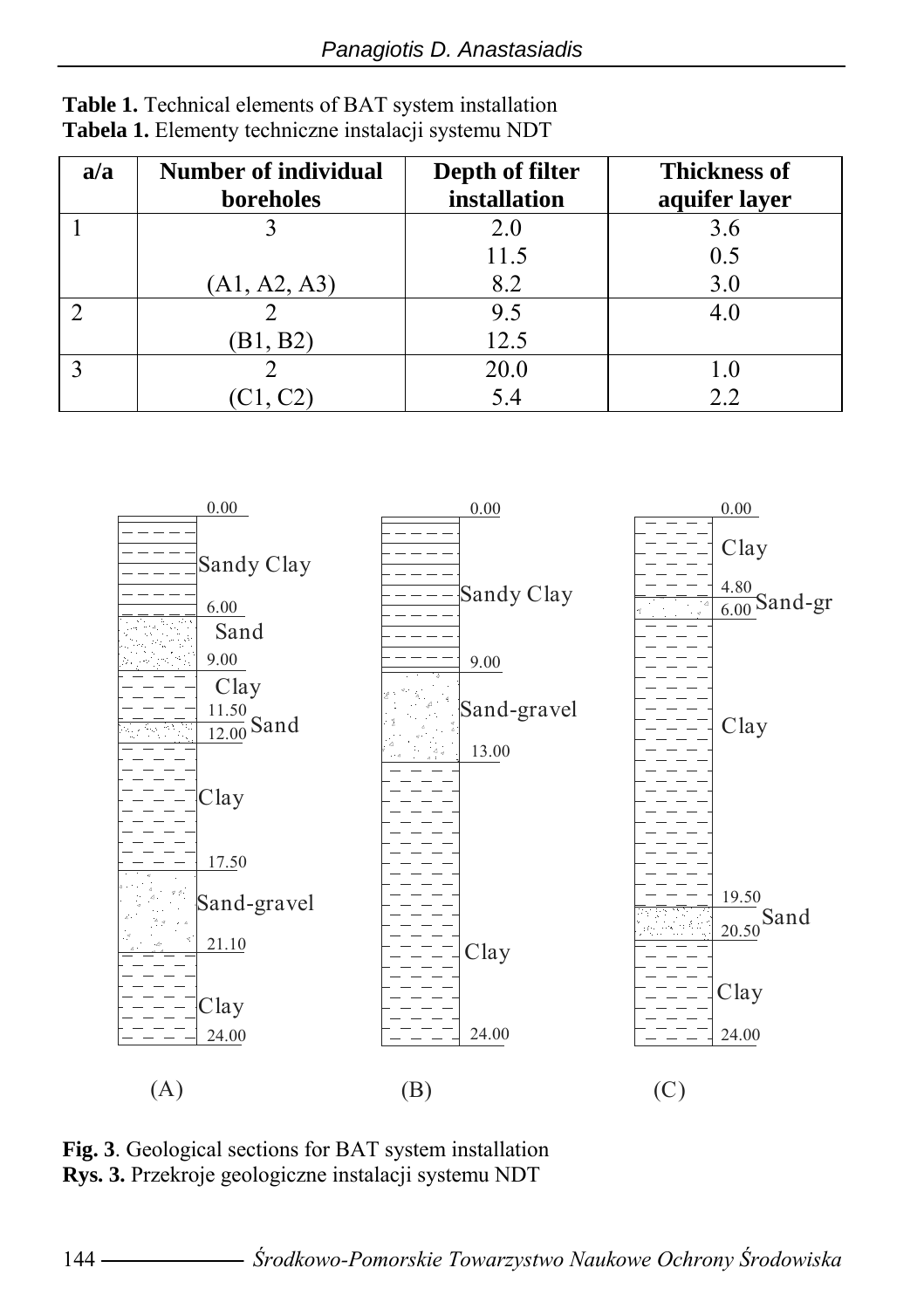#### **4. Results and discussion**

Plots of concentration versus time (almost for two sampling years) for the nitrate illustrate the correlation between the nitrate and the depth of the aquifer. Figure 4 represents the results of the analyzing samples for nitrate concentration collected from the seven individual piezometers at different locations versus time. The gaps for selection data are caused to innate problems during the application of the sampling system at the field. The lack of correlation in nitrate concentration versus depth for the samples of the piezometers of group (B) believed to cause water mixing, the small thickness of the stratum and the long time period between two sequentially sampling. The results of this study confirm some of the conclusion reached by previous studies (Bjerg and Chistensen, 1992, Frind et al., 1990, Pedersen et al., 1991). These results are from a field-orientated study, a true assessment of accuracy and therefore are acceptable as "representative samples" or level-determined samples. The large variance of nitrate concentration during the sampling period is the result of the intensive irrigation from boreholes which are spread at the coastal agriculture area, the intensive use of fertilizer all over the year and from the small thickness of the phreatic aquifer. Finally, according to the chemical analysis of the samples plotted the piper diagram presents the quality characteristics of the groundwater (Fig. 5). Temperature, pH and electrical conductivity were measured in the field while all common ions were analyzed in the laboratory using standard methods (Hem, 1985). The nitrate was measured with a portable equipment of type Eijkelkamp (Marckoquant 10020) and sporadically verified using analytical methods in the laboratory.

The results from the field study confirm the ability of a commercially available in situ groundwater sampling device to collect accurate and representative data without the necessity of a pre-sampling purge of large quantities of stagnant well water. The in situ devices allow samples to be collected quickly and with a minimal amount of exposure to sampling personnel. The applicability of such devices to a variety of monitoring situations can be proved from the usefulness to form and use a detailed mathematical model for prediction the nitrate concentration or to develop remediation techniques.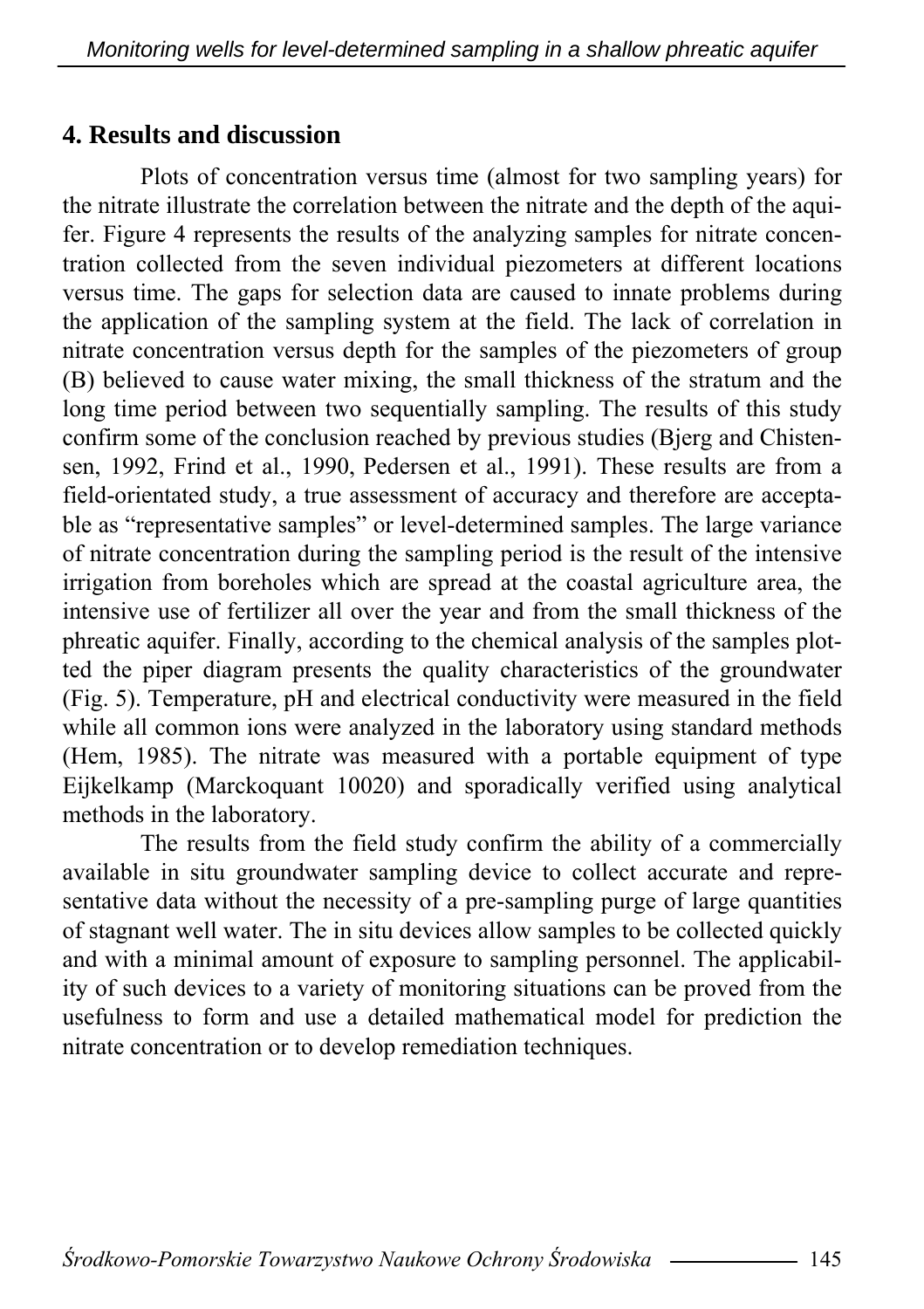

- **Fig. 4.** Nitrate concentration versus time for three different locations and different depths at each location
- **Rys. 4.** Zależność stężenia azotanów od czasu dla trzech różnych lokacji i różnych głębokości w każdej lokacji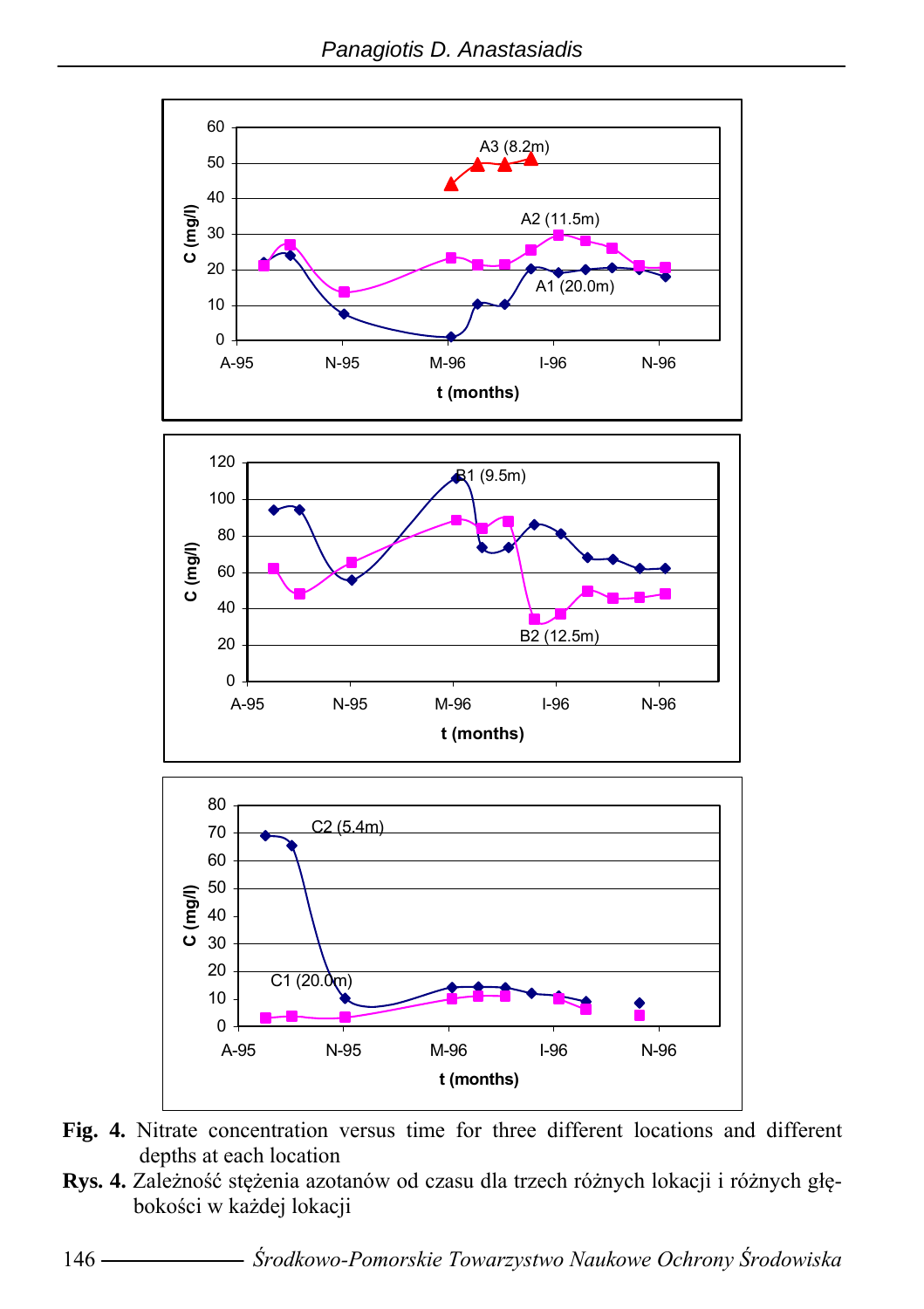

**Fig. 5.** Piper diagram of groundwater sampling **Rys. 5.** Diagram pobierania próbek wody gruntowej Piper'a

#### **5. Acknowledgements**

This work has been partially completed by the financial support of a research program from Prefecture of Chalkidiki, Greece. Support for Dr. Xefteris A. and Prof. Latinopoulos P., from the Aristotle University of Thessaloniki, Greece, is gratefully acknowledged.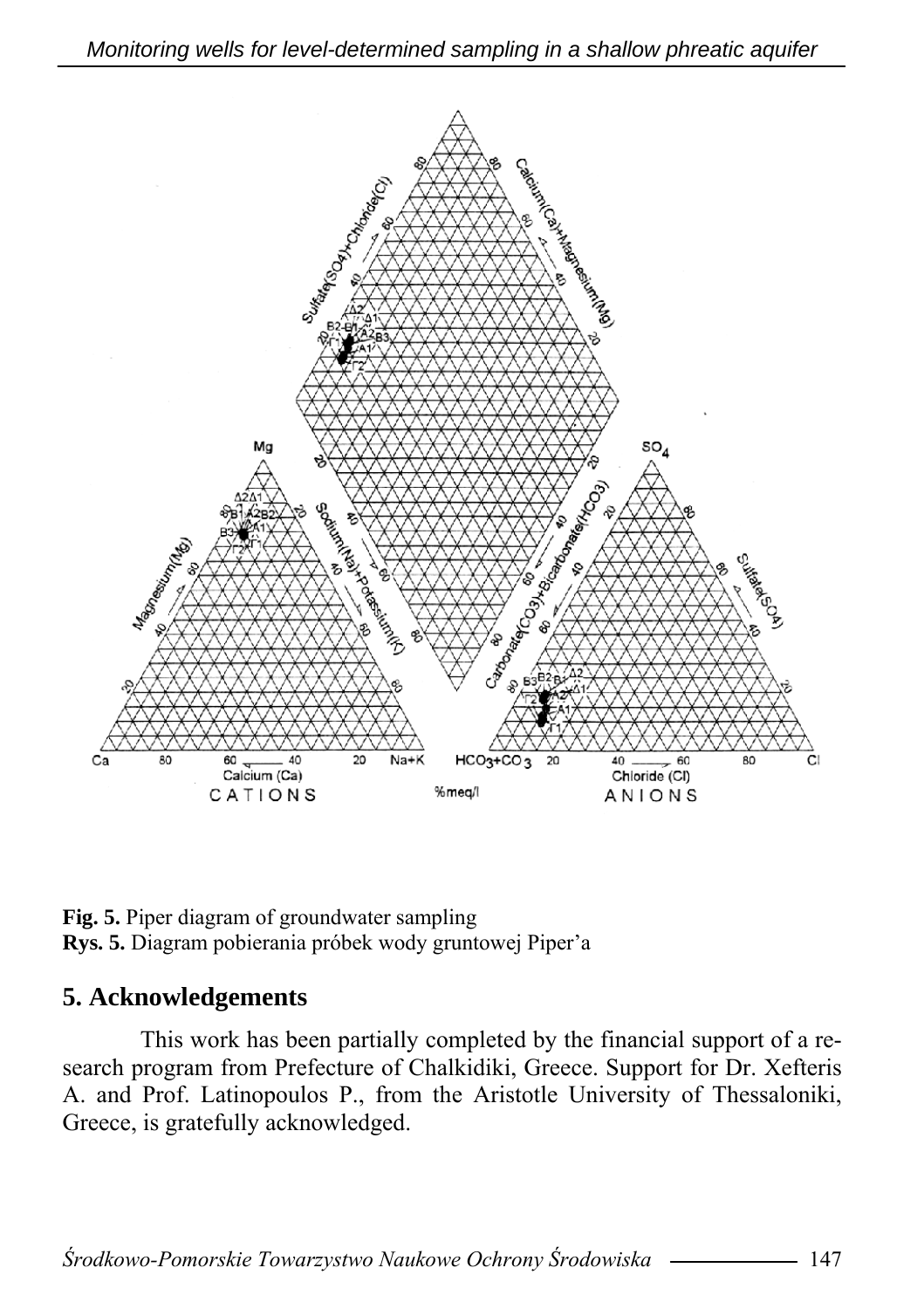# **References**

- 1. **Anastasiadis P.:** *Investigation of nitrate pollution of groundwater with application to a phreatic aquifer in Chalkidiki Peninsula*, Ph.D. Thesis, Dep. Civil Engn. A.U.TH, 1994
- 2. **Anastasiadis P., and A. Xefteris:** *Control of nitrogen fertilizer pollution in groundwater, Journal* "Fresenius Environmental Bulletin" Vol. 10 (5) pp. 501-505, 2001
- 3. **Andersen L. J.:** *BOTESAM, separation pumping and capillary barrier: a remedi*al-action concept applicable to point pollution. Proc. 1<sup>st</sup> USA-USSR joint confer. on Environmental Hydrology and Hydrogeology, Lenigrad, 18-21 June, American Inst. Of Hydrol., 1990
- 4. **Bishop P.K., Gosk E., Burston M.W., and Lerner D.N.:** *Level determined groundwater sampling from open boreholes*, Q.J. Eng. Geol., 25, pp. 145-157, 1992
- 5. **Bjerg P., and Christensen T.:** *Spatial and temporal small scale variation in groundwater quality of a shallow sandy aquifer.* J. of Hydrology 131, pp. 133-149, 1992
- 6. **Blegen R., Hess J., and Denne J.:** *Field comparison of groundwater sampling devices*, presented at NWWA second Annual Outdoor AQ\ction, Confer. Las Vegas, CA, 1988
- 7. **Jones I., and Lerner D.N.:** *Level-determined sampling in an uncased borehole*, Journal of Hydrology, vol. 171, pp. 291-317, 1995
- 8. **Frind, O.E., Duynisveld W., Strebel O., and Boettcher J.:** *Modeling of multicomponent transport with microbial transformation in groundwater*: The Furhberg case., *Water Resour. Res.* vol. 26(8) pp. 1707-1719, 1990
- 9. **Hem, J. D.:** *Study and interpretation of the chemical characteristics of Natural Water*, U.S. Geol., Survey Water Supply paper 2254, 1985
- 10. **Kelly, W.E., Curtis, B. and Adelman, D.:** *Nitrate ground-water modeling for agricultural and other nonpoint sources*, In "Nitrate Contamination", NATO ASI Series, Vol. G 30, I. Bogardi and R.D. Kuzelka, Springer-Verlag, 97-113, 1991
- 11. **Latinopoulos P., Anastasiadis P., and Xefteris A.:** *Nitrate pollution from agricultural activities of a shallow aquifer in Chalkidiki peninsula*, Greece, Proc. Second International Conference on Water Pollution, Milan, 631-638, 1993
- 12. **Leblanc D.R., Garabedian S.P., Hess K.M., Gelhar L.W., Quardi R.D., Stollenwerk K.D. and Wood W.W.:** *Large scale natural gradient tracer test in sand and gravel, Water*, Resource Research, 27, pp. 895-910, 1991
- 13. **Lerner, D.N., Teutsch G.:** *Recommendation for level-determined sampling in wells*, Journal of Hydrology, Vol. 171, 355-377, 1995a
- 14. **Maloszewski P., and Zuber A.:** *Determining the turnover time of groundwater systems with the aid of environmental tracers*. Models and their applicability, J. of Hydrology, 57, pp. 207-231, 1982
- 15. **Nilsson B., Luckner L., and Schirmer M.:** *Field trials of active and multi-port socks samplers in gravel-packed wells*, J. of Hydrology, 171, pp. 259-289, 1995a
- 16. **Nilsson B., Jakobsen R., and Andersen L.J.:** *Development and testing of active groundwater samplers*, J. of Hydrology, 171 pp. 223-238, 1995b